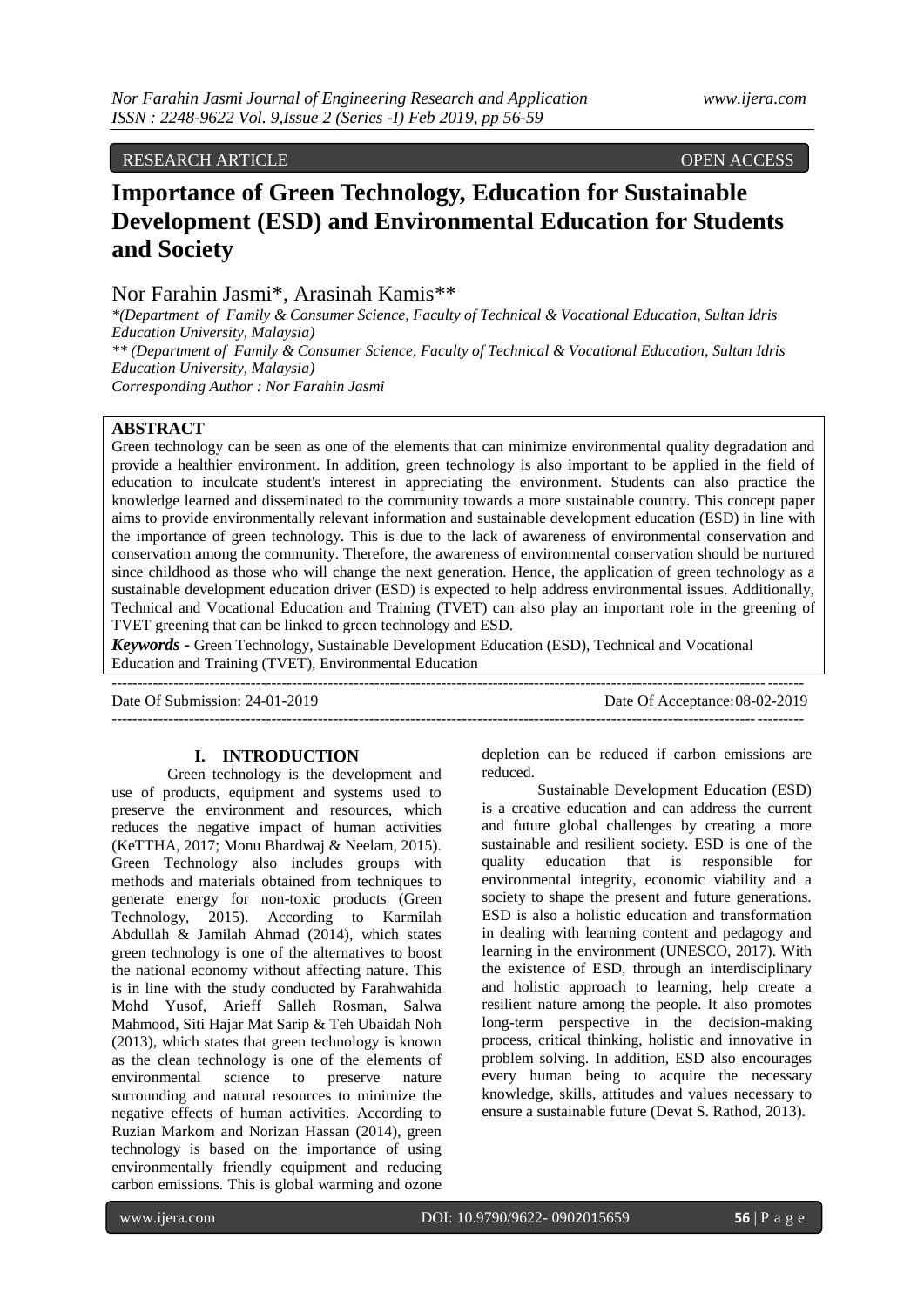## **II. THE ISSUE OF GREEN TECHNOLOGY IN EDUCATION**

The establishment of the Ministry of Energy, Green Technology and Water (KeTTHA) has transformed the green technology revolution in Malaysia from a very slow pace of progress to a better level. The Ministry also plays an important role in promoting green technology in all forms of development for the economic paradigm shift towards Vision 2020. Thus, the government has taken the initiative by conducting analysis of curriculum and curriculum related to green technology at pre-school, primary and secondary school (Siti Nor Syazwani, Mohd Safarin & Muhammad Sukri, 2012).

This is in line with the study of Farahwahida Mohd Yusof, *et al* (2013) states that one of the examples of using green technology in everyday life when people try to practice green practices as much as possible from the easiest thing. For example, practice by bringing a bottle of drinking water from home rather than buying new bottle water. In addition, people are advised to use their own foodstuff to take food instead of using styrofoam or non-environmentally friendly plastic containers. It is important to encourage the people to practice the green lifestyle effectively. Thus, the 'going green' concept can also be applied using technologies such as combustion and compost that can help to reduce waste while reducing its use, recycling of potentially recyclable materials and conducting composting of kitchen waste to nourish the soil.

In addition, according to R.B. Mustapha (2015) 'greening TVET' is a response to global issues related to sustainable development. It also aims to support the implementation of TVET to enhance sustainable development as UNESCO and the UNESCO-UNEVOC International Center have championed in the last decade. It is also a holistic framework and provides better opportunities for the TVET sector to support the transition of the world for more sustainable and low-carbon. Thus, climate change, lack of resources and the impact of globalization is one of the shifts towards the green paradigm. Therefore, TVET also needs to respond the challenges through the provision of green skills that can fulfill the needs of market demand and sustainable of social changes.

Moreover, according to Kai Gleissner (2012) review the concept of integrating TVET greening in the education curriculum. According to Kai Gleissner, TVET greening or "greening TVET" needs to develop a new TVET green curriculum. The curriculum needs to include existing subjects and practical training in job skills, including new skills, tasks and competencies. Greening TVET basically involves new green skills to provide new

green methods to develop new competencies in TVET. Malaysia is now beginning to realize the importance of education and training in support of human capital development efforts with high innovation knowledge and skills in technical and professional fields in improving economic productivity. Malaysia also has the potential to develop green technology and strive to step into the green industry experience which can benefit not only the country's economy but also support social and environmental sustainability. Malaysia has also taken a more drastic move towards green career (Green Career) to see the country's thriving and more green economy (Salina, Eza & Azman, 2015).

### **III. THE ISSUE OF EDUCATION FOR SUSTAINABLE DEVELOPMENT (ESD)**

Education for Sustainable Development (ESD) is a high education for all sectors including the kindergarten, primary, tertiary education and tertiary education sectors as well as non-formal education. In addition, schools are the models that play an important role in promoting changes in education for sustainable development. The life experiences of students and students need to be implemented in schools, including food-related issues, consumer education, social learning, energy use and personal resource management. Young people also can test and develop their own life skills and lifestyle (Reiner Mathar, 2013). According to Devat S. Rathod (2013), ESD aims to promote teaching that respects original and traditional knowledge and also promotes the use of native languages in education. Therefore, perspectives on sustainability need to be integrated into programs at all levels of education.

In addition, According to Margarita Pavlova (2013), the UNESCO report (2009) states that there is a relationship between Environmental Education (EE) namely Environmental Education and ESD. There are 3 types of connections between EE equivalent to ESD, EE is part of ESD and ESD and EE are different because they overlap each other but it is valid and necessary. According to R.B. Mustapha (2015) stated that TVET also plays a role in improving green development. Education and training to enhance the greening of the economy and companies should be applied to all levels of education. The basic education level should be started with an environmental education that plays an important role in creating awareness. Therefore, Palmer and Neal models (1994) are the ideal model for applying environmental education for students from the basic level.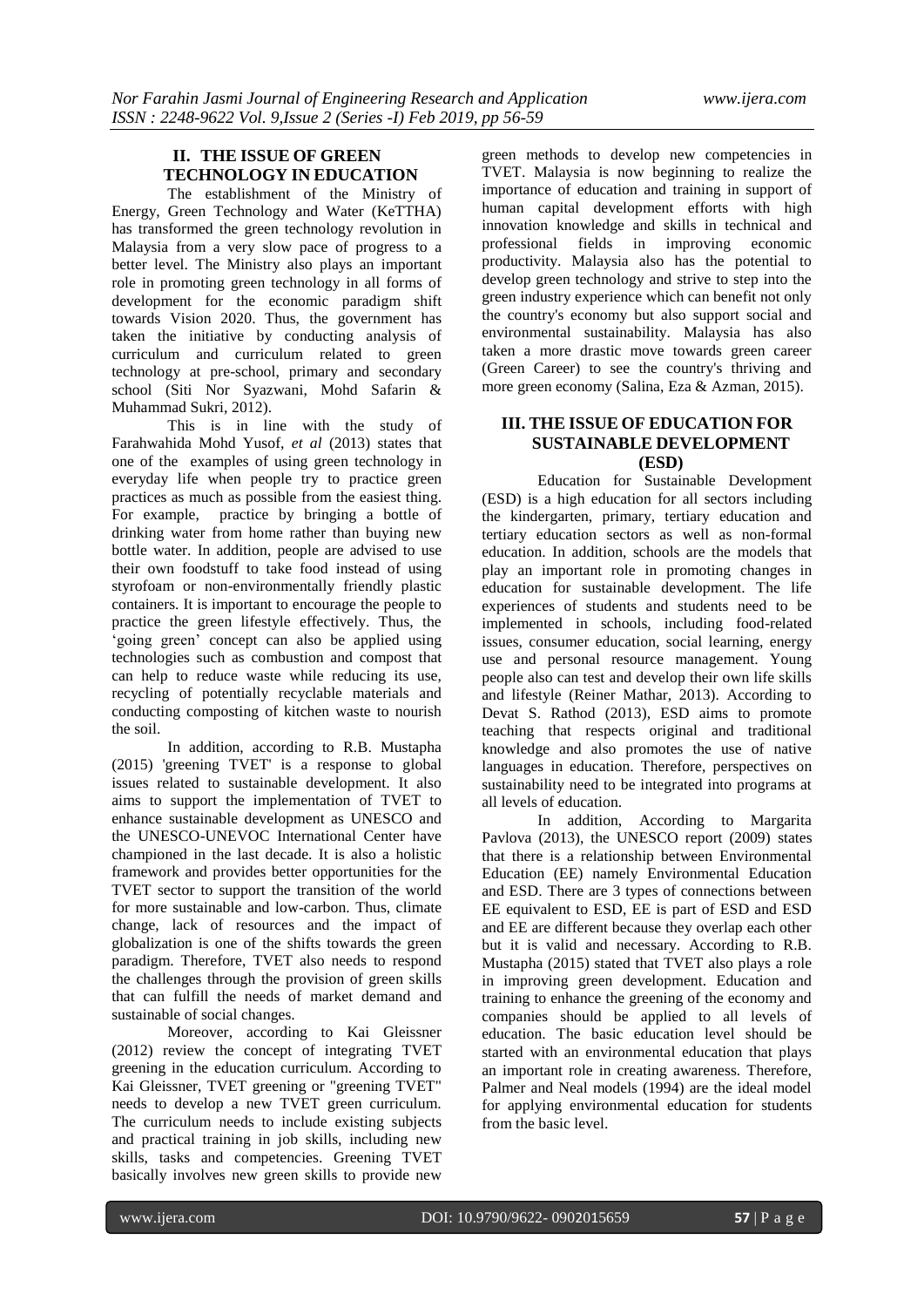### **IV. ENVIRONMENTAL EDUCATION**

The model of Palmer and Neal (1994) emphasize that environmental education aims to create knowledge of nature and natural systems by using research activities as well as forming an understanding of the environment, environmental values and complex interactions of natural and human elements (Norhusna, 2014). Therefore, institutions such as schools are suitable to educate and forming attitudes towards the environment among students to become more useful human capital in the future more concerned with the preservation and conservation of the environment.

According to Arasinah, Ramlee, Norwaliza and Bushra Limuna (2016), the model of Palmer and Neal (1994) emphasize that environmental education can shape knowledge about nature in research activities. This model can also form an understanding of nature and environmental values. Therefore, green technology elements are expected to support social and environmental activities by applying environmental education approaches by adapting educational approaches in the model. In addition, traditional learning methods need to be modified so that it can enhance student knowledge of environmental care by encouraging them to carry out recycling the use of products as an effort to apply the green technology elements in them.

#### **V. CONCLUSION**

Most previous studies have found that lack of awareness on the community's knowledge of environmental issues. In addition, this can be seen after the environmentally-related education of sustainable development education (ESD) applied among the community, especially students, is expected to raise awareness on environmental care. In this case, green technology can also be applied in sustainable development education (ESD) as it involves the application of a product to safeguard and preserve the environment. In addition, TVET also plays an important role in implementing green technology and ESD in improving the skills of workers and learner and developing a sustainable country. Hence, environmental education-related models are best suited to students in line with sustainable development education as well as the application of green technology's elements to overcome the environmental issues. Thus, three aspects such as green technology, ESD and Environmental Education are interconnected because it involves the way to empower students and communities that preservation and conservation of the environment is crucial to reduce global warming. Therefore, the combination of these three aspects will trigger the idea of other researchers to be more interested in the field of green technology which is the driver of sustainable development education

(ESD) important for students and the community.

#### **REFERENCES**

- [1]. Arasinah Kamis, Ramlee Mustapha, Waliza, Abdul Wahab & Bushra Lamuna Hj Ismail (2016), Green Skills as an Added-Value Element in Producing Competent. Int. Journal of Engineering Research and Application , 12-21.
- [2]. Devat S. Rathod (2013). Education for Sustainable Development (ESD), International Journal for Research in Education, ISSN:2320-091X
- [3]. Farahwahida Mohd Yusof, Arieff Salleh Rosman, Salwa Mahmood, Siti Hajar Mat Sarip, Teh Ubaidah Noh (2013). Green Technology Management in the Muslim World, Jurnal Teknologi, ISSN 0127–9696
- [4]. Green Technology (2015). Green Technology-What is it?. Retrieved from http://www.green-technology.org/what.htm
- [5]. KeTTHA (KementerianTenaga, Teknologi Hijau dan Air) (2017). Dasar Teknologi Hijau Kebangsaan. Diperolehi daripada http://www.kettha.gov.my/portal/index.php?r =kandungan/index&menu1\_id=3&menu2\_id =75&menu3\_id=121#.WQK0glWGPIU pada 28 April 2017.
- [6]. Karmilah Abdullah & Jamilah Ahmad (2014). Impak Pemerkasaan Teknologi Hijau terhadap Amalan Pengamal Perhubungan Awam Hijau di Malaysian Green Technology Corporation (GreenTech Malaysia). Akademika, 84(3) 2014:29-39
- [7]. Margarita Pavlova (2013) Towards using transformative education as a benchmark for clarifying differences and similarities between Environmental Education and Education for Sustainable Development, Environmental Education Research, 19:5, 656-672, DOI:10.1080/13504622.2012.736476 Monu Bhardwaj & Neelam (2015). The Advantages and Disadvantages of Green Technology, Journal of Basic and Applied Engineering Research. p-ISSN: 2350- 0077; e-ISSN: 2350-0255
- [8]. Norhusna Mohamad (2014). Penglibatan dalam aktiviti kitar semula kertas terpakai dalam kalangan pelajar fakulti pendidikan teknikal dan vokasional, Universiti Tun Hussein Onn Malaysia. Laporan Projek Ijazah Sarjana Pendidikan Teknik dan Vokasional, Batu Pahat: Universiti Tun Hussein Onn Malaysia.
- [9]. Palmer, J. & Neal, P. (1994), The Handbook of Environmental Education, (London. Routledge).